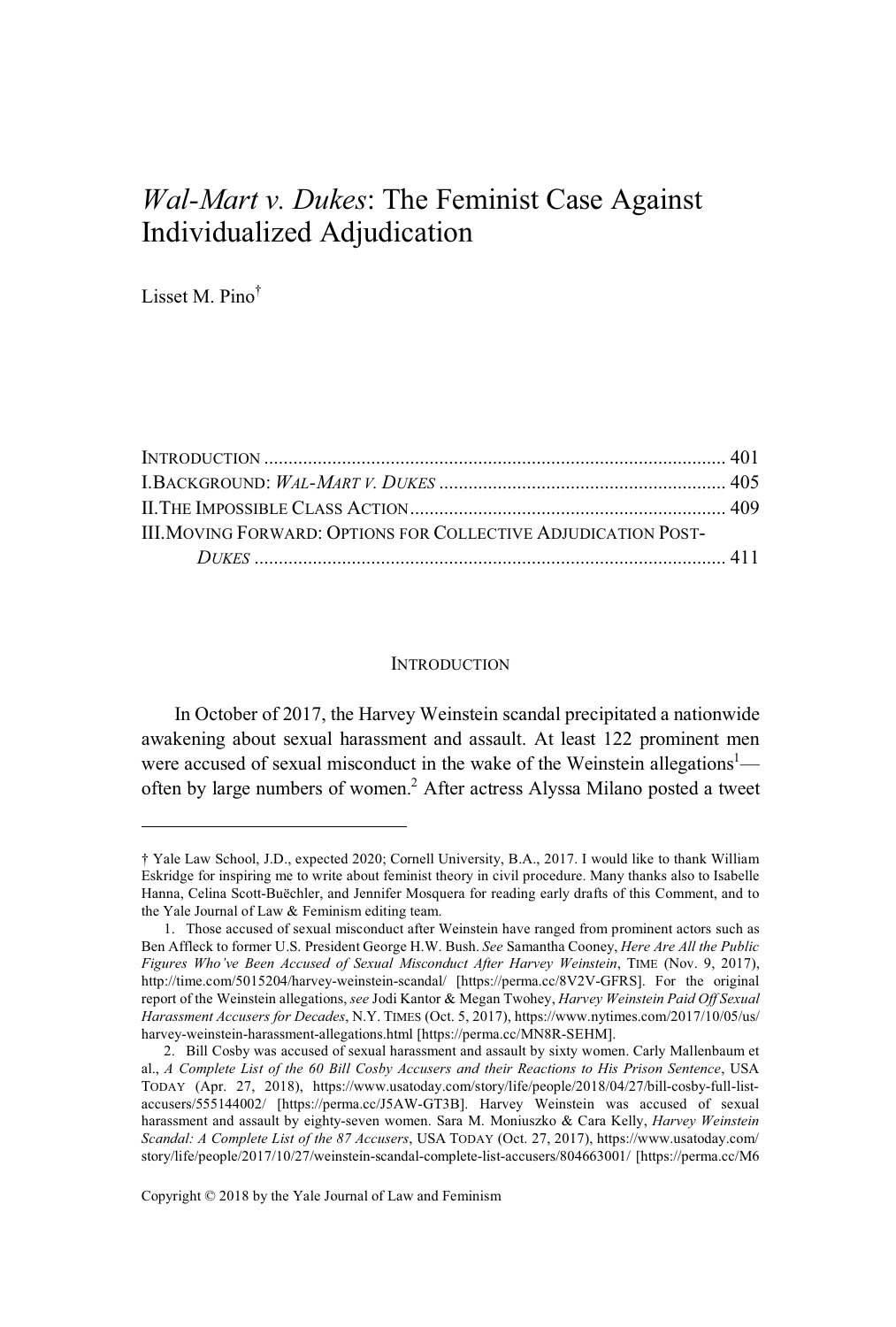encouraging women who had been sexually harassed or assaulted to tweet #MeToo, $3$  this movement acquired a name.<sup>4</sup>

The #MeToo movement has sparked widespread story-sharing on social media, and (to some degree) has resulted in the firing or forced resignations of powerful men in the entertainment industry and in politics.<sup>5</sup> #MeToo has even implicated the judiciary, as evidenced by the sexual harassment scandal that preceded the resignation of former Ninth Circuit judge Alex Kozinski.<sup>6</sup> The #MeToo movement almost certainly increased the weight given to the sexual assault allegations that arose during Justice Kavanaugh's confirmation.<sup>7</sup>

<sup>56-</sup>FQCR]. Larry Nassar is reported to have victimized at least 332 women. Rex Santus, *Larry Nassar's 332 Victims Are Getting \$425 Million from Michigan State*, VICE (May 16, 2018), https://news.vice.com/ en\_us/article/9k8yap/larry-nassars-332-victims-are-getting-dollar425-million-from-michigan-state

<sup>[</sup>https://perma.cc/HS6N-JPB4]. Though most of these allegations have involved male sexual violence against women, it is important to acknowledge that not all the survivors who have spoken out since the rise of #MeToo are women. Kevin Spacey has been accused of sexual assault and other types of sexual misconduct by fifteen men. Maria Puente, *Kevin Spacey Scandal: A Complete List of the 15 Accusers*, USA TODAY (Nov. 7, 2017), https://www.usatoday.com/story/life/2017/11/07/kevin-spacey-scandalcomplete-list-13-accusers/835739001/ [https://perma.cc/RRU8-CFCZ].

<sup>3.</sup> While Milano sparked the use of #MeToo for this movement, the phrase was actually coined by activist Tarana Burke in 2006. Morgan Greene, *#MeToo's Tarana Burke Tells Local Activists Movement 'By Us and for Us' Must Include Women of Color*, CHI. TRI. (Oct. 11, 2018), http://www.chicago tribune.com/news/local/breaking/ct-met-tarana-burke-me-too-20181010-story.html [https://perma.cc/9A FR-T4G5].

<sup>4.</sup> Sophie Gilbert, *The Movement of #MeToo*, THE ATLANTIC (Oct. 16, 2017), https://www. theatlantic.com/entertainment/archive/2017/10/the-movement-of-metoo/542979/ [https://perma.cc/E824 -FQ6J].

<sup>5.</sup> NBC host Matt Lauer was fired after allegations of "inappropriate sexual behavior in the workplace." David Usborne, *The Peacock Patriarchy*, ESQUIRE (Aug. 5, 2018), https://www.esquire.com/ news-politics/a22627827/matt-lauer-nbc-me-too/ [https://perma.cc/Y9TK-9FLX]. Fox News let host Bill O'Reilly go under similar circumstances. Emily Steel & Michael S. Schmidt, *Bill O'Reilly is Forced Out at Fox News*, N.Y. TIMES (Apr. 19, 2017), https://www.nytimes.com/2017/04/19/business/media/billoreilly-fox-news-allegations.html [https://perma.cc/JCW6-8RZF]. Senator Al Franken (D-MN) and Rep. Blake Farenthold (R-TX) resigned after sexual harassment allegations against them surfaced. *See* Elana Schor & Seung Min Kim, *Franken Resigns*, POLITICO (Dec. 7, 2017), https://www.politico.com/ story/2017/12/07/franken-resigns-285957 [https://perma.cc/2UV4-BZ3Z]; Joe Tacopino, *Congressman Resigns After Using Taxpayer Funds to Settle Sex Harassment Suit*, N.Y. POST (Apr. 6, 2018), https://nypost.com/2018/04/06/congressman-resigns-after-using-taxpayer-funds-to-settle-sex-harassmen t-suit/ [https://perma.cc/4M37-L62H].

<sup>6.</sup> Dan Berman & Laura Jarrett, *Judge Alex Kozinski, Accused of Sexual Misconduct, Resigns*, CNN (Dec. 18, 2017), https://www.cnn.com/2017/12/18/politics/alex-kozinski-resigns/index.html [https://per ma.cc/T2MU-AAGZ]; Dahlia Lithwick, *He Made us All Victims and Accomplices*, SLATE (June 7, 2018), https://slate.com/news-and-politics/2018/06/judge-alex-kozinski-made-us-all-victims-and-accomplices. html [https://perma.cc/8QCS-XYTM].

<sup>7.</sup> The people who mobilized and spoke out against Justice Kavanaugh's confirmation largely adopted the #MeToo framing, and news coverage of the confirmation battle reflected this. *See, e.g.*, Emanuella Grinberg, *What's Next for #MeToo After Kavanaugh's Confirmation,* CNN (Oct. 14, 2018), https://www.cnn.com/2018/10/13/us/kavanaugh-whats-next-metoo/index.html [https://perma.cc/E5V5- NCM4]; Celina Scott-Buechler, *It's Not Surprising that Beneath his Toxic Politics, Brett Kavanaugh is a Toxic Man*, BUZZFEED NEWS (Sept. 27, 2018), https://www.buzzfeednews.com/article/celinascott buechler/our-own-brett-kavanaugh-christine-blasey-ford [https://perma.cc/6TYB-XQ82]; Kate Zernike & Emily Steel, *Kavanaugh Battle Shows the Power, and the Limits, of #MeToo Movement*, N.Y. TIMES (Sept. 29, 2018), https://www.nytimes.com/2018/09/29/us/politics/kavanaugh-blasey-metoo-supremecourt.html [https://perma.cc/Q6EX-KUU7].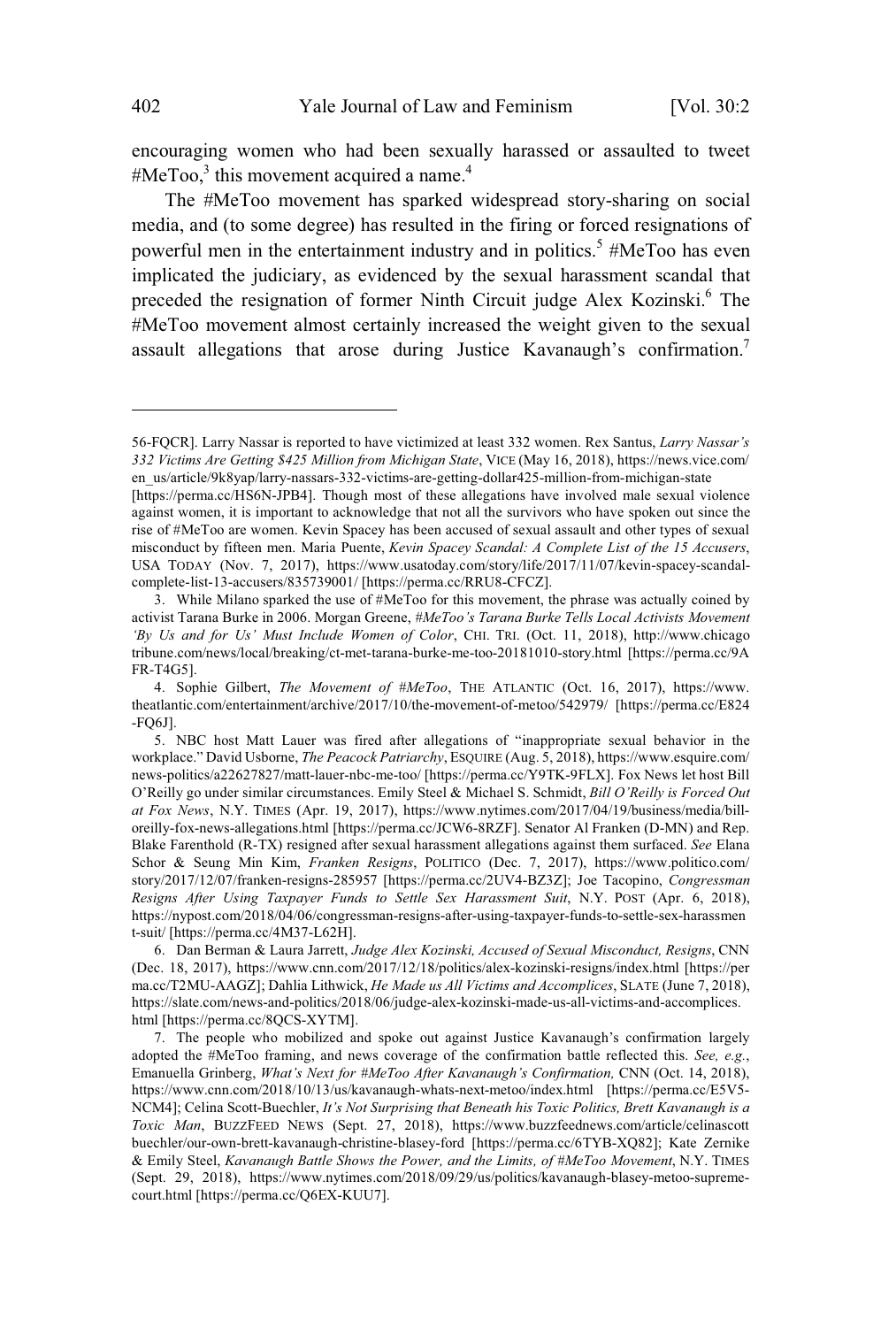However, only a few of the most prominent #MeToo cases—involving Larry Nassar, ${}^{8}$  Bill Cosby, ${}^{9}$  and Harvey Weinstein<sup>10</sup>—have resulted in legal action.

These recent examples demonstrate the importance (and powerful impact) of scores of women acting in numbers. They can also help contextualize a recent, unsuccessful women-led movement—the class action brought by 1.5 million female Wal-Mart<sup>11</sup> employees that was denied certification in *Wal-Mart v. Dukes*. <sup>12</sup> Unsurprisingly, much of the literature on *Dukes* has focused on evaluating the decision from a jurisprudential standpoint.<sup>13</sup> However, *Dukes* also illustrates the normative implications of the American legal focus on individualized (rather than collective) adjudication.

As Frances Olsen points out, classical liberal thought has tended to structure thinking into seemingly opposing dichotomies, many of which are gendered: "rational/irrational," "objective/subjective," and "principled/personalized" are only a few.<sup>14</sup> One dichotomy that is particularly prominent in discussions of civil procedure is the "individual/group" distinction: discussions of due process often focus on individualizing trials in order to provide persons an opportunity to be heard.<sup>15</sup> In keeping with this traditional understanding, Justice Scalia's majority

12. 564 U.S. 338 (2011).

<sup>8</sup>*. See* Scott Cacciola & Victor Mather, *Larry Nassar Sentencing: "I Just Signed Your Death Warrant*,*"* N.Y. TIMES (Jan. 24, 2018), https://www.nytimes.com/2018/01/24/sports/larry-nassarsentencing.html [https://perma.cc/JLG2-A4DX]; Matt Mencarini & Justin A. Hinkley, *Michigan State and 332 of Larry Nassar's Victims Reach "Historic" \$500 Million Settlement*, LANSING STATE J. (May 16, 2018), https://www.lansingstatejournal.com/story/news/local/2018/05/16/larry-nassar-michigan-state -settlement-lawsuit/614502002/ [https://perma.cc/4JUL-Z37R].

<sup>9.</sup> Eric Levenson & Aaron Cooper, *Bill Cosby Sentenced to 3 to 10 Years in Prison for Sexual Assault*, CNN (Sept. 26, 2018), https://www.cnn.com/2018/09/25/us/bill-cosby-sentence-assault/index. html [https://perma.cc/GYC3-JBUM].

<sup>10.</sup> Maria Puente, *Harvey Weinstein Heads to Court on Sex-Crime Charges as Video Surfaces of him Touching an Accuser*, USA TODAY (Sept. 12, 2018), https://www.usatoday.com/story/life/movies/2018/ 09/12/weinstein-heads-court-video-surfaces-showing-him-touching-accuser/1285157002/ [https://perma. cc/XN3G-WPRR]; Samantha Schmidt, *Enabling Harvey Weinstein's Sex Life was 'Condition of Employment,' New York Attorney General Says in Lawsuit*, WASH. POST (Feb. 12, 2018), https:// www.washingtonpost.com/news/morning-mix/wp/2018/02/12/new-york-attorney-general-sues-harveyweinstein-and-his-company-for-egregious-civil-rights-violations/ [https://perma.cc/D9BV-5GRW].

<sup>11.</sup> As of Feb. 1, 2018, Wal-Mart's legal name has been changed to Walmart. *Walmart Changes its Legal Name to Reflect How Customers Want to Shop,* WALMART (Dec. 6, 2017), https://news.walmart. com/2017/12/05/walmart-changes-its-legal-name-to-reflect-how-customers-want-to-shop [https://perma. cc/EXR5-6JFJ]. However, since *Dukes* uses Walmart's former legal name, this Comment refers to Walmart as "Wal-Mart" for the sake of clarity.

<sup>13</sup>*. See, e.g.*, Sherry E. Clegg, *Employment Discrimination Class Actions: Why Plaintiffs Must Cover all their Bases after the Supreme Court's Interpretation of Federal Rule of Civil Procedure 23(a)(2) in Wal-Mart v. Dukes*, 44 TEX. TECH L. REV. 1087, 1120 (2012); Michael Selmi, *Theorizing Systemic Disparate Treatment Law: After Wal-Mart v. Dukes*, 32 BERKELEY J. EMP. & LAB. LAW 395, 477 (2011); Deborah M. Weiss, *A Grudging Defense of Wal-Mart v. Dukes*, 24 YALE J.L. & FEMINISM 119, 174 (2012); Michael J. Zimmer, *Wal-Mart v. Dukes: Taking the Protection out of Protected Cases*, 16 LEWIS & CLARK L. REV. 409, 462 (2012).

<sup>14.</sup> Frances Olsen, *Feminism and Critical Legal Theory: An American Perspective*, *in* SOURCEBOOK ON FEMINIST JURISPRUDENCE 342, 342 (Hilaire Barnett ed., 1997).

<sup>15</sup>*. See, e.g.*, Jerry L. Mashaw, *The Supreme Court's Due Process Calculus for Administrative Adjudication: Three Factors in Search of a Theory of Value*, 44 U. CHI. L. REV. 28, 49-52 (1976).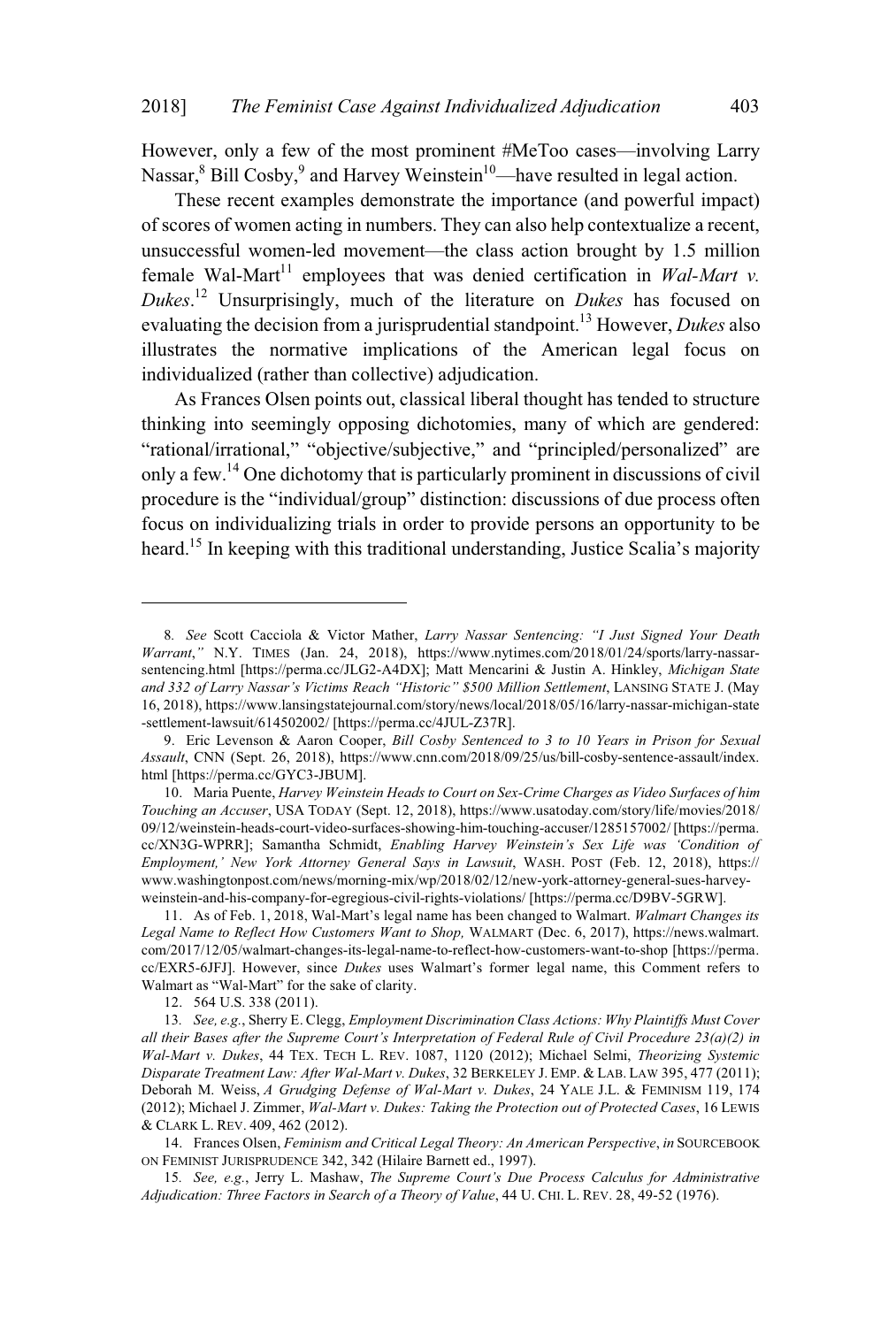opinion in *Dukes* described class actions as "'an exception to the usual rule that litigation is conducted by and on behalf of the individual named parties only.<sup>"<sup>16</sup></sup>

The "usual rule" of individualized adjudication, however, makes it much more difficult for the American legal system to adequately evaluate claims of widespread discrimination. When such claims arise from the behavior of numerous bad actors operating within an institutional context, the adjudicative focus on individuality tends to obscure how oppressive institutional dynamics have made the discrimination possible. These dynamics often only become evident when individual experiences are considered in the aggregate, in two key ways. First, as the #MeToo movement shows, aggregation of claims results in *believability*: one woman accusing a powerful man of sexual misconduct can be easily dismissed, but hundreds of accusers are more difficult to ignore. Second, aggregating claims can often demonstrate the *institutional dimension* of discrimination, proving that discriminatory behavior is not due to a single bad actor, but rather has been enabled by institutional structures that must be changed to prevent the behavior from recurring.

A case brought by one individual against another, then, simply cannot carry the "unique and powerful" symbolic importance of a class action.<sup>17</sup> As the feminist cry that "the personal is political"<sup>18</sup> demonstrates, experiences that appear singular are often manifestations of widespread systemic oppression. As Patricia Hill Collins wrote, "[w]hile my *individual* experiences with institutionalized racism [as a black woman] will be unique, the types of opportunities and constraints that I encounter on a daily basis will resemble those confronting African Americans as a *group*."<sup>19</sup> As a legal mechanism that facilitates the aggregation of claims, class actions have incredible potential for imbuing individual, personal harms with group, political meaning.

Some of the benefits of class actions have long been recognized: they increase access to the courts, making actions more efficient and cheaper.<sup>20</sup> Moreover, there is currently no other practicable way for very large groups to resolve issues in a single litigation.<sup>21</sup> But, as the above discussion illustrates,

<sup>16</sup>*. Dukes*, 564 U.S. at 348.

<sup>17.</sup> As Suzette Malveaux put it in her discussion of *Dukes*: "There is strength in numbers, especially when that number is 1.5 million." Suzette M. Malveaux, *How Goliath Won: The Future Implications of* Dukes v. Wal-Mart, 106 NW. U. L. REV. COLLOQUY 34, 35 (2011).

<sup>18.</sup> On the origins and significance of this phrase, see KERRY T. BURCH, DEMOCRATIC TRANSFORMATIONS: EIGHT CONFLICTS IN THE NEGOTIATION OF AMERICAN IDENTITY ch. 8 (2012).

<sup>19.</sup> Patricia Hill Collins, *Comment on Hekman's 'Truth and Method': Feminist Standpoint Theory Revisited': Where's the Power?*, 22 SIGNS: J. WOMEN IN CULTURE & SOC'Y 375, 375 (1997).

<sup>20.</sup> Malveaux, *supra* note 17, at 35. *See generally* David Rosenberg, *Class Actions for Mass Torts: Doing Individual Justice by Collective Means*, 62 IND. L.J. 561 (1987) (discussing the benefits of class actions).

<sup>21.</sup> The federal rules gives federal courts the ability to break up one case into multiple actions "[f]or convenience, to avoid prejudice, or to expedite and economize." FED. R. CIV. P. 42(b). A judge faced with a large group of plaintiffs who were not united as a class would likely exercise this power. Moreover, even smaller numbers of plaintiffs might struggle to bring collective actions under Rule 20(a)(1), which allows Permissive Joinder of Parties. *Id.* 20(a)(1). While there is technically no limit on how many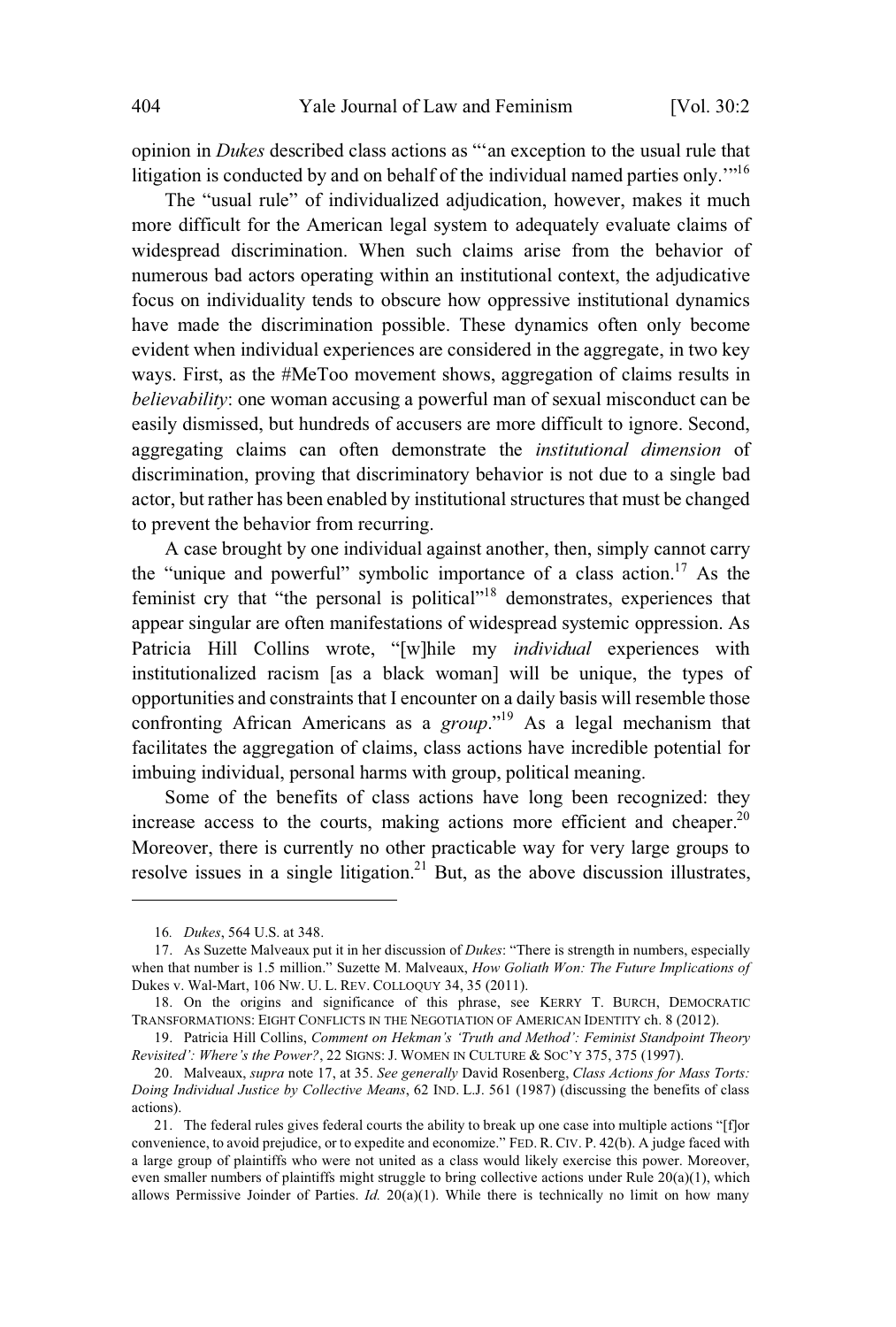class actions are also uniquely able to increase certain plaintiffs' believability, and the ability to uncover and provide redress for the institutional dimensions of discrimination in a single action. By heightening the "commonality" requirement for class action certification, then, *Dukes* has not merely decreased access to the courts in certain cases. It has also made it exponentially more difficult for the legal system to evaluate and redress claims brought by groups that are negatively impacted by institutional discrimination.

Part I of this Comment explains how *Dukes* raised the bar that plaintiffs must meet in order to have "commonality" for the purposes of class certification. Part II illustrates the stakes of this discussion by describing a class action that would be barred under *Dukes*' heightened commonality standard, and arguing that alternative legal avenues fail to similarly increase the plaintiffs' believability and ability to show the institutional dimensions of bad behavior as much as a class action. This Part focuses on an ongoing harm committed against a particularly vulnerable group of women: the federal government's consistent underinvestigation of sexual assaults against Native American women who live on reservations. Part III discusses the limited legal avenues for collective adjudication of gender discrimination claims post-*Dukes*.

## I. BACKGROUND: *WAL-MART V. DUKES*

Federal Rule of Civil Procedure 23(a) establishes several prerequisites for class action certification, one of which is that "there are questions of law or fact common to the class."<sup>22</sup> Prior to *Dukes*, lower courts disagreed over the application of the commonality requirement in cases where employees claimed that their employers' policy of allowing managers to base decisions (such as hiring or promotion) on their subjective evaluations of employees facilitated or caused discrimination by allowing managers to abuse their authority.<sup>23</sup> The Supreme Court had last addressed the commonality requirement in *General*

plaintiffs may join an action under Rule  $20(a)(1)$ , in order to join an action as plaintiffs, persons must demonstrate that they are asserting a right to relief "with respect to or arising out of the same transaction, occurrence, or series of transactions or occurrences." *Id.* Moreover, even if thisstandard is met, Rule 20(b) givesthe court the power to orderseparate trials "to protect a party against embarrassment, delay, expense, or other prejudice." *Id.* 20(b). Most states' rules parallel the federal rules. Jon Romberg, *Half a Loaf is Predominant and Superiorto None: Class Certification of ParticularIssues Under Rule 23(c)(4)(A),* 2002 UTAH L. REV. 249, 261 & n.52.

<sup>22.</sup> FED. R. CIV. P. 23(a)(2). The other requirements are numerosity, typicality, and adequacy. *See id*. ("One or more members of a class may sue or be sued as representative parties on behalf of all members only if: (1) the class is so numerous that joinder of all members is impracticable; (2) there are questions of law or fact common to the class; (3) the claims or defenses of the representative parties are typical of the claims or defenses of the class; and (4) the representative parties will fairly and adequately protect the interests of the class.").

<sup>23.</sup> Daniel S. Klein, Note, *Bridging the Falcon Gap: Do Claims of Subjective Decisionmaking in Employment Discrimination Class Actions Satisfy the Rule 23(a) Commonality and Typicality Requirements?*, 25 REV. LITIG. 131, 133 (2006). *But see* Clegg, *supra* note 13, at 1089 ("Prior to [*Dukes*] the commonality requirement . . . was not widely debated").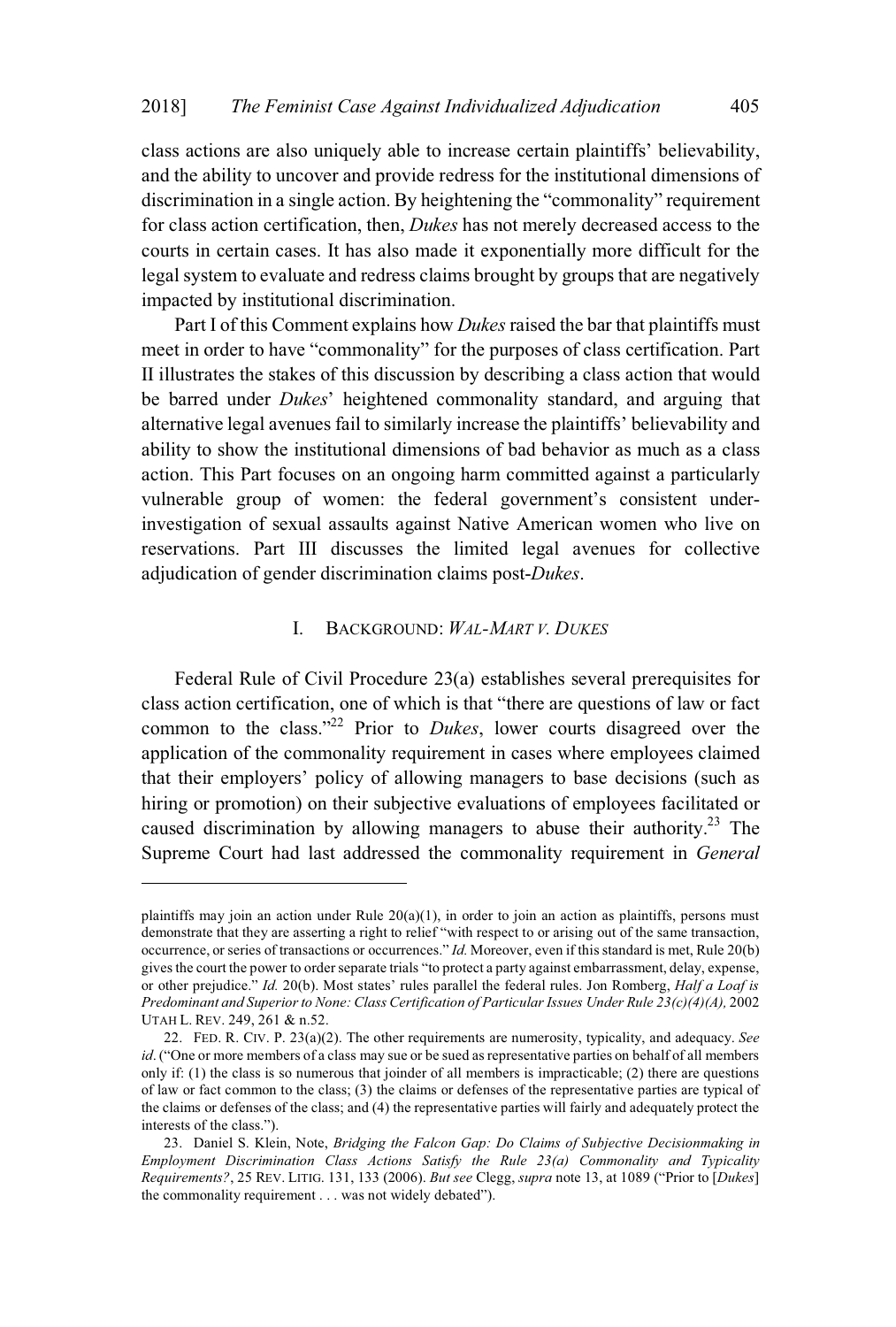*Telephone Co. of the Southwest v. Falcon*. <sup>24</sup> In a famous footnote, the *Falcon* Court suggested that commonality could be satisfied by "[s]ignificant proof that an employer operated under a general policy of discrimination . . . [that] manifested itself in hiring and promotion practices in the same general fashion, such as through entirely subjective decision making processes."<sup>25</sup>

Without additional guidance on this notoriously ambiguous footnote,  $26$  the lower courts split: some courts found that this type of subjective decisionmaking policy supported a finding of commonality, while others concluded that the inherently individual application of subjective decisionmaking meant putative class members could not meet the commonality requirement for allegations of discriminatory employment practices.<sup>27</sup>

*Wal-Mart v. Dukes* entered this contested landscape as the largest employment class action lawsuit in American history.<sup>28</sup> Female employees<sup>29</sup> claimed that Wal-Mart's policy of subjective decisionmaking by individual store managers denied women equal pay and promotions in violation of Title VII.<sup>30</sup> Because Wal-Mart was aware that its policy disadvantaged female employees, the plaintiffs argued that its refusal to limit managers' authority constituted disparate treatment under Title VII of the Civil Rights Act of 1964.<sup>31</sup> Plaintiffs

29. This Comment focuses primarily on the gendered nature of the discrimination against the female employees in Wal-Mart. However, it is important to acknowledge that this discrimination was facilitated by the fact that female Wal-Mart employees were disadvantaged along other axes of oppression. For instance, named plaintiff Betty Dukes, a black woman, was described by her niece upon her death as "a voice fighting for equal rights and against *racial* and gender discrimination in the workplace." Michael Corkery, *Betty Dukes, Greeter Whose Walmart Lawsuit Went to Supreme Court, Dies at 67*, N.Y. TIMES (July 18, 2017) (emphasis added), https://www.nytimes.com/2017/07/18/business/betty-dukes-deadwalmart-worker-led-landmark-class-action-sex-bias-case.html [https://perma.cc/RDX6-YMBX]. Named plaintiff Cleo Page, also a black woman, described her struggle to remain afloat financially after being unfairly passed over for promotions in favor of male applicants: without savings, she lost her house and the foster children for whom she had been caring. Ritu Bhatnagar, Dukes v. Wal-Mart *as a Catalyst for Social Activism*, 19 BERKELEY WOMEN'S L.J. 246, 246-47 (2004). Dukes' and Page's experiences are not unique: Wal-Mart workers are overwhelmingly low-income—50 percent of Wal-Mart's workforce is composed of part-time workers, who receive lower pay and fewer benefits than full-time workers. Nandita Bose, *Half of Walmart's Workforce are Part-Time Workers: Labor Group*, REUTERS (May 25, 2018), https://www.reuters.com/article/us-walmart-workers/half-of-walmarts-workforce-are-part-time-workerslabor-group-idUSKCN1IQ295 [https://perma.cc/RU92-XXLB]. Wal-Mart employees are among the largest groups on food stamp subsidies. *Id.* According to Wal-Mart, 43 percent of its domestic "associates" are people of color and 55 percent are women. (Wal-Mart does not break down racial statistics by gender). WALMART, *Road to Inclusion: 2017 Culture, Diversity, and Inclusion Report* 10, https://cdn.corporate. walmart.com/11/0d/f9289df649049a38c14bdeaf2b99/2017-cdi-report-web.pdf [https://perma.cc/T3D6-7 EZZ].

30*. Dukes*, 564 U.S. at 343. The Court in *Dukes* also held that claims where monetary relief is not incidental to the injunctive or declaratory relief could not be certified under Rule 23(b)(2), *id.* at 360, but that portion of the holding is not relevant to this discussion. For more on this aspect of the opinion, see Malveaux, *supra* note 17, at 45-52.

<sup>24. 457</sup> U.S. 147 (1982).

<sup>25</sup>*. Id.* at 159 n.15.

<sup>26</sup>*. See, e.g.,* Klein, *supra* note 23, at 138 (referring to *Falcon*'s footnote fifteen as "oracular").

<sup>27</sup>*. Id.* at 133-34.

<sup>28.</sup> Elizabeth Tippett, *Robbing a Barren Vault: The Implications of* Dukes v. Wal-Mart *for Cases Challenging Subjective Employment Practices*, 29 HOFSTRA LAB. & EMP. L.J. 433, 433 (2012).

<sup>31</sup>*. Dukes*, 564 U.S. 338 at 345 (citing 42 U.S.C. § 2000e-2(a)).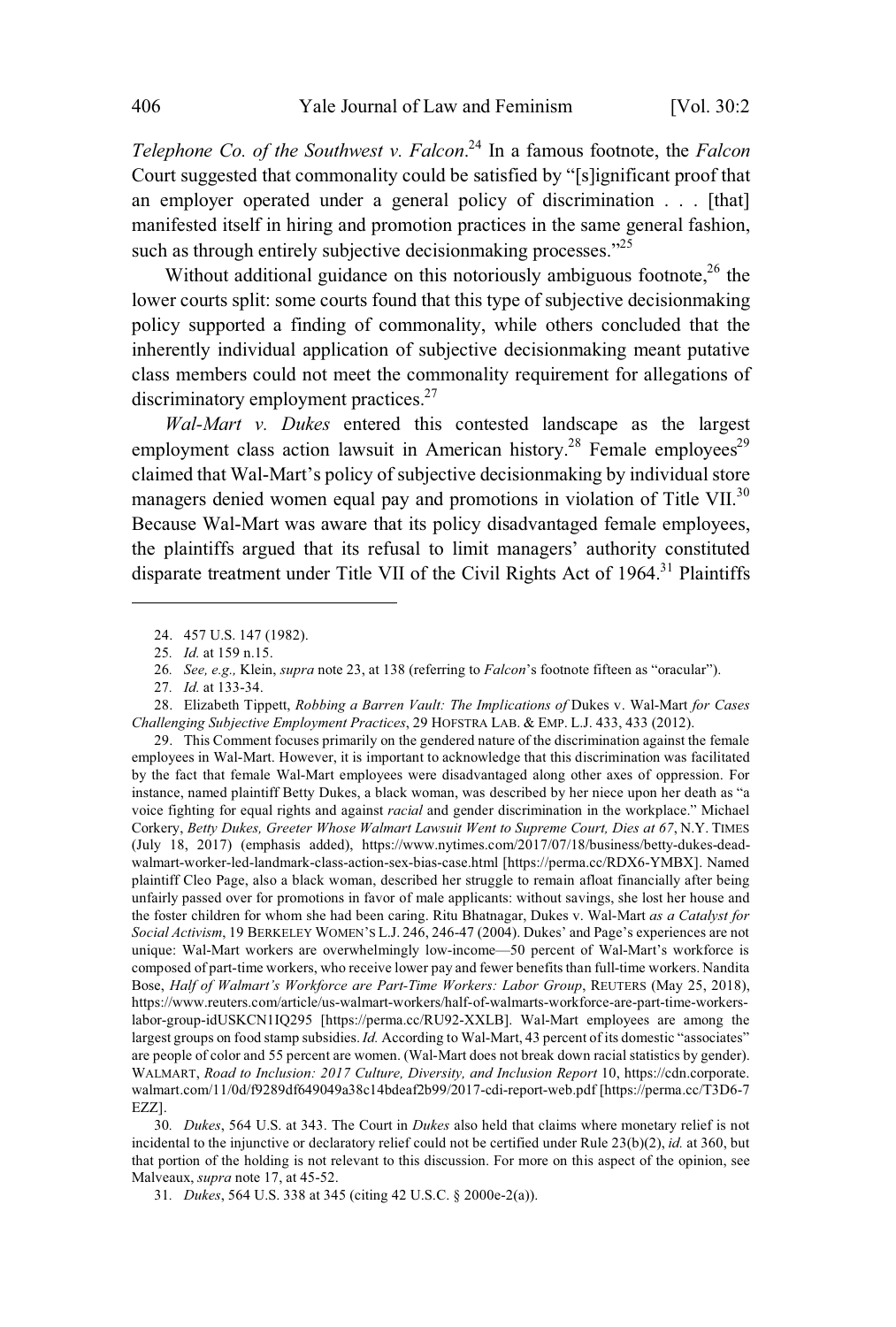further claimed that "a strong and uniform 'corporate culture'" was part of what allowed bias against women to infect managers' decisionmaking, "thereby making every woman at the company the victim of one common discriminatory practice."<sup>32</sup>

In an opinion by Justice Scalia, the *Dukes* Court held that the plaintiffs failed to provide "significant proof" that Wal-Mart "operated under a general policy of discrimination."<sup>33</sup> Plaintiffs had provided the testimony of a sociological expert that conducted a social framework analysis of Wal-Mart's culture, but the Court found the testimony insufficiently robust, and potentially inadmissible.<sup>34</sup> The Court was similarly unconvinced by statistics showing gender disparities in pay and promotions, as well as 120 affidavits by female Wal-Mart employees reporting discrimination.<sup>35</sup>

The Court further reasoned that Wal-Mart's choice to allow managers' subjective decisionmaking over employment matters was "just the opposite of a uniform employment practice that would provide the commonality needed for a class action," since it was "a policy *against having* uniform employment practices."<sup>36</sup> Under a subjective decisionmaking system, the Court wrote, "demonstrating the invalidity of one manager's use of discretion w[ould] do nothing to demonstrate the invalidity of another's," since each individual manager was entirely free to make decisions based on (1) sex-neutral performance-based criteria, (2) general aptitude tests or educational achievements that produce disparate impact, or (3) intentional discrimination against women.<sup>37</sup> In short, the Court held that "[m]erely showing that Wal-Mart's policy of discretion ha[d] produced an overall sex-based disparity" was insufficient to meet Rule  $23(a)(2)$ 's commonality requirement.<sup>38</sup>

In explaining its reasoning, the Court noted that the commonality requirement is met when

claims . . . depend upon a common contention . . . of such a nature that it is capable of classwide resolution—which means that determination of its truth or falsity will resolve an issue that is central to the validity of each one of the claims in one stroke.<sup>39</sup>

<sup>32</sup>*. Id*.

<sup>33</sup>*. Id.* at 353.

<sup>34</sup>*. Id.*

<sup>35</sup>*. Id.* at 358. As Malveaux points out, "by analyzing each type of evidence *in isolation* to determine whether it provided 'significant proof' of a general discriminatory policy, the Court diminished the overall import of plaintiffs' evidence." Malveaux, *supra* note 17, at 39 (emphasis added). For a critique of the majority's treatment of the plaintiffs' evidence, see *id*. at 39-43.

<sup>36</sup>*. Dukes*, 564 U.S. 338 at 355.

<sup>37</sup>*. Id.* at 356.

<sup>38</sup>*. Id.* at 357.

<sup>39</sup>*. Id.* at 350.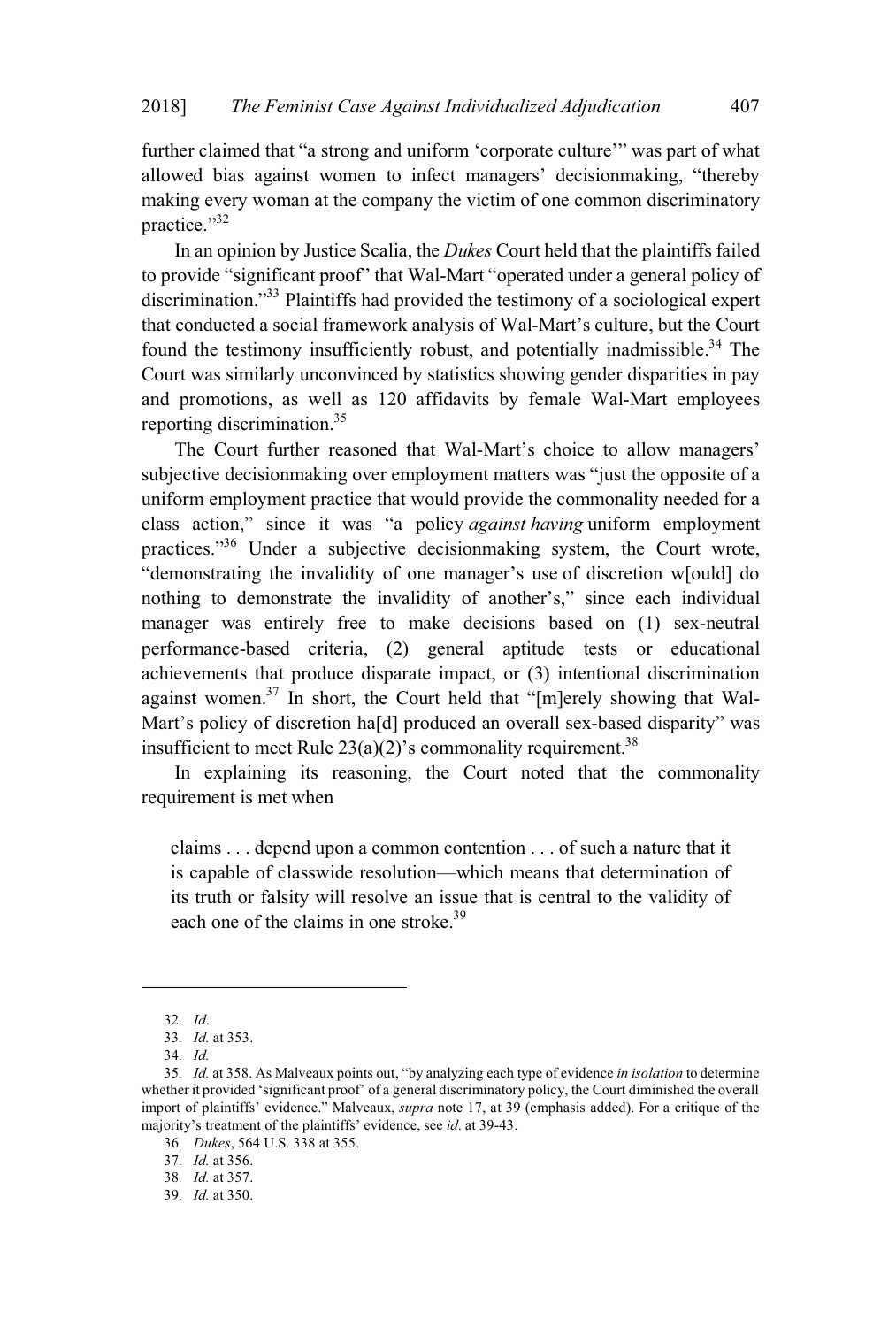In other words, class certification depends not on "the raising of common 'questions,'" but on "the capacity of a classwide proceeding to generate common *answers* apt to drive the resolution of the litigation."<sup>40</sup> This holding has been roundly criticized for incorporating the Rule 23(b)(2) "predominance requirement" into the  $23(a)(2)$  commonality analysis.<sup>41</sup>

Some commentators have nevertheless interpreted *Dukes* narrowly as holding that "a system of delegated decision-making that produces large statistical disparities cannot furnish the requisite commonality to support a class action, even where the corporate culture is infected by gender stereotypes.<sup> $42$ </sup> However, the principle that commonality exists only when the outcome of a class action turns on claims having the same answers (i.e., is "capable of a classwide resolution")<sup>43</sup> has implications that reach far beyond subjective decision making class actions.

As Roger Reinsch and Sonia Goltz have noted, *Dukes*'s heightened commonality requirement is most likely to negatively impact cases that involve second-generation discrimination.<sup>44</sup> Unlike first-generation discrimination, which "involves easily recognizable, blatant discrimination," such as "the exclusionary sign on the door,"<sup>45</sup> second-generation discrimination "cannot be reduced to a single, universal, or simple theory of discrimination."<sup>46</sup> Secondgeneration discrimination is "subtler and involves patterns of interaction that exclude certain groups over time. . . [It is] structural, situational, and hard to identify."<sup>47</sup> The company policy the plaintiffs challenged in *Dukes* is a "classic"<sup>48</sup> example of second-generation discrimination.

It is highly unlikely that *Dukes* will make cases involving first-generation discrimination more difficult. Imagine, for instance, a company that sends out a memo telling all supervisors that women could not be promoted to managerial positions because they are too emotional. Adjudicating these employees' claim of discrimination would clearly involve a common contention the truth or falsity of which would resolve an issue that is central to each of the claims in one stroke.<sup>49</sup>

<sup>40</sup>*. Id.* (quoting Richard A. Nagareda, *Class Certification in the Age of Aggregate Proof*, 94 N.Y.U. L. REV. 97, 132 (2009)).

<sup>41</sup>*. See, e.g.,* Clegg, *supra* note 13, at 1105; Robin J. Effron, *The Shadow Rules of Joinder*, 100 GEO. L. J. 759, 794-800 (2012). The dissent also makes this point. *Dukes*, 564 U.S. at 376.

<sup>42.</sup> Tippett, *supra* note 28, at 434.

<sup>43</sup> *Dukes*, 564 U.S. 338 at 350.

<sup>44.</sup> Roger W. Reinsch & Sonia Goltz, *You Can't Get There From Here: Implications of the* Walmart v. Dukes *Decision for Addressing Second-Generation Discrimination*, 9 NW. J. L. & SOC. POL'Y 264 (2014).

<sup>45</sup>*. Id.* at 281 (quoting Susan Sturm, *Second Generation Employment Discrimination: A Structural Approach*, 101 COLUM. L. REV. 458, 473 (2011)).

<sup>46</sup>*. Id.* at 281*.*

<sup>47</sup>*. Id.*

<sup>48</sup>*. Id.*

<sup>49</sup>*. Dukes*, 564 U.S. 338 at 350.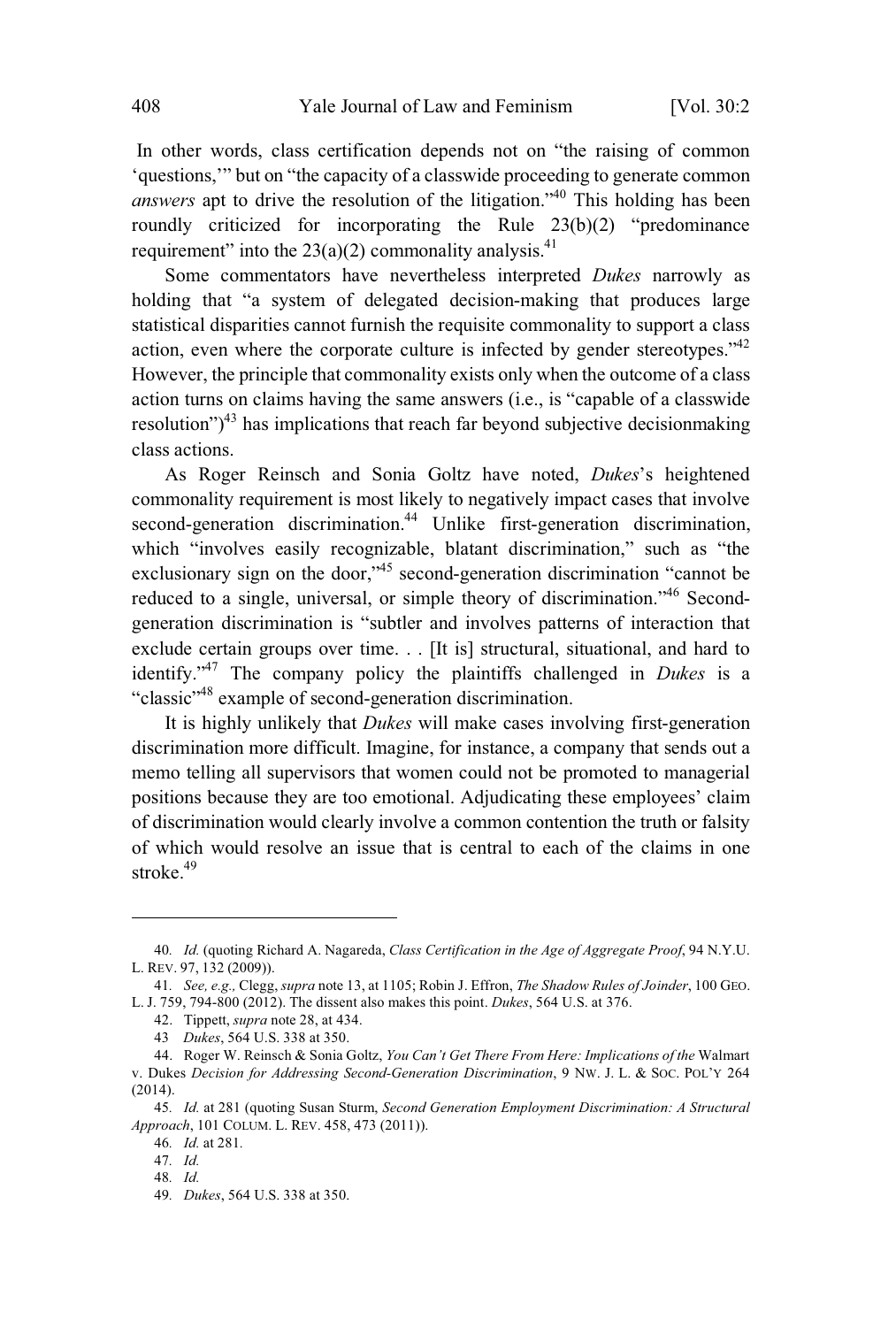Second-generation discrimination is more subtle and likely to manifest in a variety of different ways, making it unlikely that such claims will meet *Dukes*'s stringent commonality standard. And yet, as the next Part argues, it is claims of second-generation discrimination that benefit most from aggregation. Alone, a claim of second-generation discrimination can be easily dismissed as caused by other factors, such as singular bad actors or the existence of larger societal factors disadvantaging a particular group. However, when numerous claims of secondgeneration discrimination are placed together, it becomes clear that the problem is not only driven by a few bad actors, but also enabled by institutional structures.

### II. THE IMPOSSIBLE CLASS ACTION

Consider the problem of sexual violence against Native American women on reservations. According to the Department of Justice, 35 percent of American Indian and Alaska Native women have experienced sexual violence with penetration.<sup>50</sup> Native women are thus 1.7 times more likely than non-Hispanic White women to be victims of sexual violence.<sup>51</sup> The complicated legal relationship between the U.S. government and Native tribes means that the task of prosecuting sexual assaults on reservations typically falls on the federal government,<sup>52</sup> and there is some evidence suggesting that the federal government systematically under-enforces sexual assault laws on Native American reservations. Federal prosecutors decline to prosecute 26 percent of cases filed in federal court, but decline to prosecute sexual assaults against Native women on tribal reservations  $65$  percent of the time.<sup>53</sup> This is likely because federal agents are reluctant to take on such cases.<sup>54</sup> As former U.S. Attorney Margaret Chiara observes, Assistant U.S. Attorneys "want to do big drug cases, whitecollar crimes, and conspiracy," while federal judges "look at these Indian Country cases and say, 'What is this doing here? I could have stayed in state court if I wanted this stuff."<sup>55</sup>

Imagine that Native women who have been victims of rape wish to sue the federal government for consistently failing to adequately investigate sexual assault on the reservation in which they live. Such a lawsuit would not be entirely unprecedented—in *Cole v. Oravec*, the families of two Native murder victims sued an FBI investigator for consistently under-investigating murder cases

<sup>50.</sup> U.S. DEP'T OF JUST., VIOLENCE AGAINST AMERICAN INDIAN AND ALASKA NATIVE WOMEN AND MEN, 14 TBL. 2.1 (2016).

<sup>51</sup>*. Id.*

<sup>52.</sup> Jasmine Owens, *'Historic' in a Bad Way: How the Tribal Law and Order Act Continues the American Tradition of Providing Inadequate Protection to American Indian and Alaska Native Rape Victims*, 102 J. CRIM. L. & CRIMINOLOGY 497, 504-508 (2012).

<sup>53</sup>*. Id.* at 512

<sup>54</sup>*. Id.* at 511.

<sup>55</sup>*. Id.* (quoting Bill Moyers Journal, PBS television broadcast (Nov. 14, 2008) (transcript available at http://www.pbs.org/moyers/journal/11142008/transcript4.html [https://perma.cc/T5NE-9MP4]).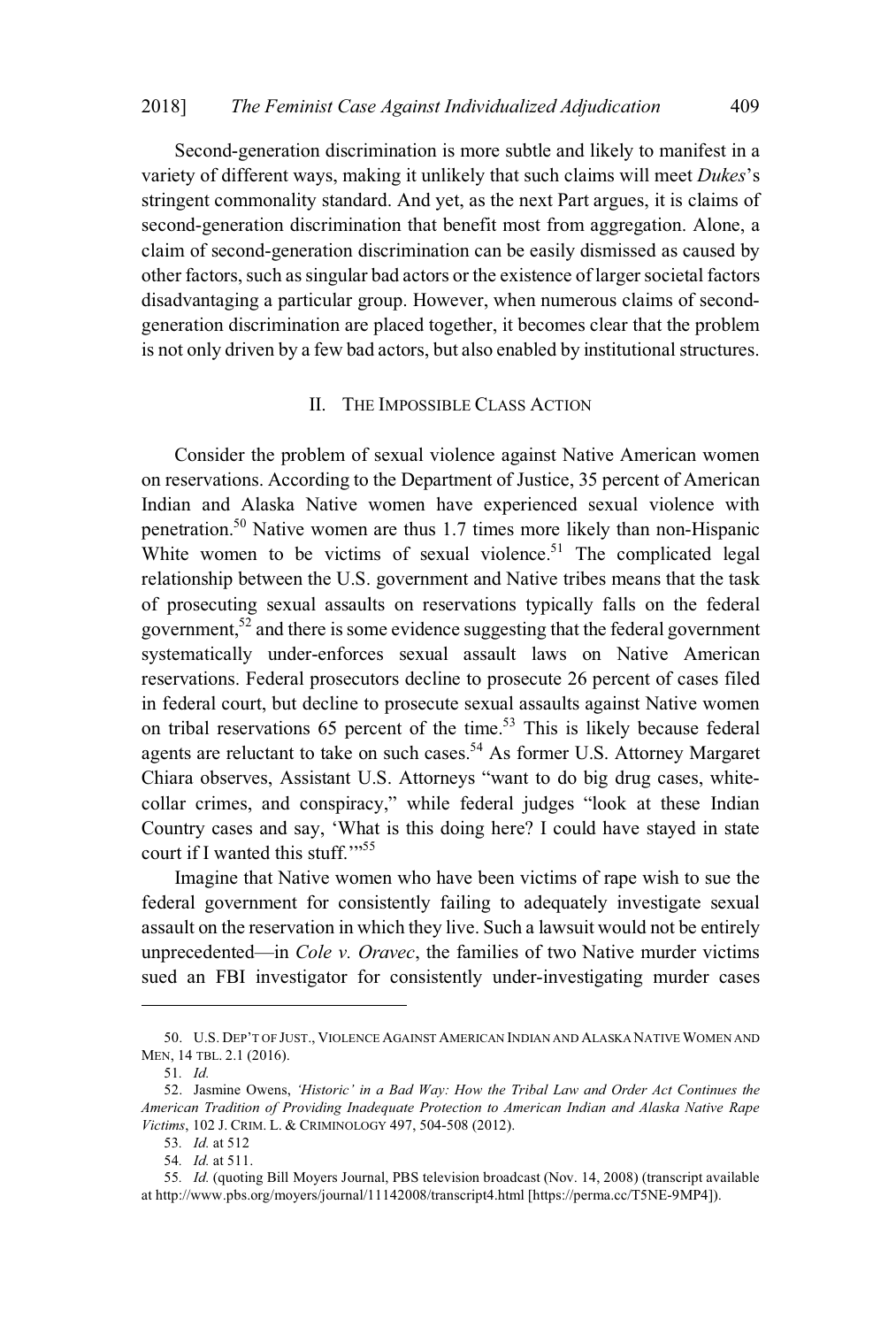involving Native American victims.<sup>56</sup> Because a class action is more efficient and less expensive than individual lawsuits, the impacted women seek 23(b)(2) certification.<sup>57</sup>

After the Supreme Court's decision in *Dukes*, it is difficult to see how such a class could ever be certified. *Dukes* construes the 23(a)(2) requirement that there be "questions of law or fact common to the class" extremely narrowly. Since the women would likely be alleging discriminatory under-investigation by several officials (much as the women in *Dukes* alleged employment discrimination by different supervisors), the class would likely fail the commonality requirement. In a case such as this, as in *Dukes*, each official could argue that their behavior was motivated by permissible (rather than discriminatory) reasons. Thus, as the Court held in *Dukes*, a class-wide proceeding could not generate a "common *answer*." <sup>58</sup>

Certainly, one of the impacted Native women could file a lawsuit asserting the same claims against an individual investigator, as occurred in *Oravec*. However, the focus of the trial would center on the decisionmaking of the specific federal investigator that investigated the woman's claim. Such a case likely would not bring to light any evidence that the federal government *as an institution* consistently fails to adequately investigate and prosecute sexual assault on Native American reservations.

Sexual assaults against Native women in the U.S. have been committed with impunity for centuries, and there is great historical significance in "the ongoing rape [of Native women] and [the] colonization of their tribes."<sup>59</sup> One lawsuit against a single federal prosecutor for failing to pursue a Native woman's rape case can be dismissed as an isolated instance of discrimination, or as justified by the facts of that woman's assault. In contrast, a class action lawsuit brought by Native women against the federal government would not only make the problem of systematic under-enforcement of their sexual assaults impossible to ignore, but also situate this problem within the broader history of American exploitation of and violence towards Native tribes.

By privileging individual over group adjudication, *Dukes*' heightened commonality requirement has stripped class actions of much of this symbolic potential, and reduced their ability to hold institutions (rather than merely individuals) accountable for discriminatory conduct. Thus, *Dukes* greatly

<sup>56. 465</sup> Fed. Appx. 687 (9th Cir. 2012). The suit was a *Bivens* action seeking damages for equal protection violations under the Fifth Amendment Due Process Clause. *Id*. at 688. For a detailed description of the case,see Adrian Jawort, *Parents in Crow Reservation Death Still Seeking Justice*, LAST BEST NEWS (Jan. 19, 2017), http://lastbestnews.com/2017/01/parents-in-crow-reservation-death-still-seeking-justice/ [https://perma.cc/GY2P-YYB9].

<sup>57.</sup> Their attorney decides the predominance requirement in Rule 23(b)(3) is best avoided—if the class action is won, monetary damages can be sought on a case-by-case basis.

<sup>58</sup>*. Id.* (quoting Richard A. Nagareda, *Class Certification in the Age of Aggregate Proof*, 94 N.Y.U. L. REV. 97, 132 (2009)).

<sup>59.</sup> Owens, *supra* note 52, at 503.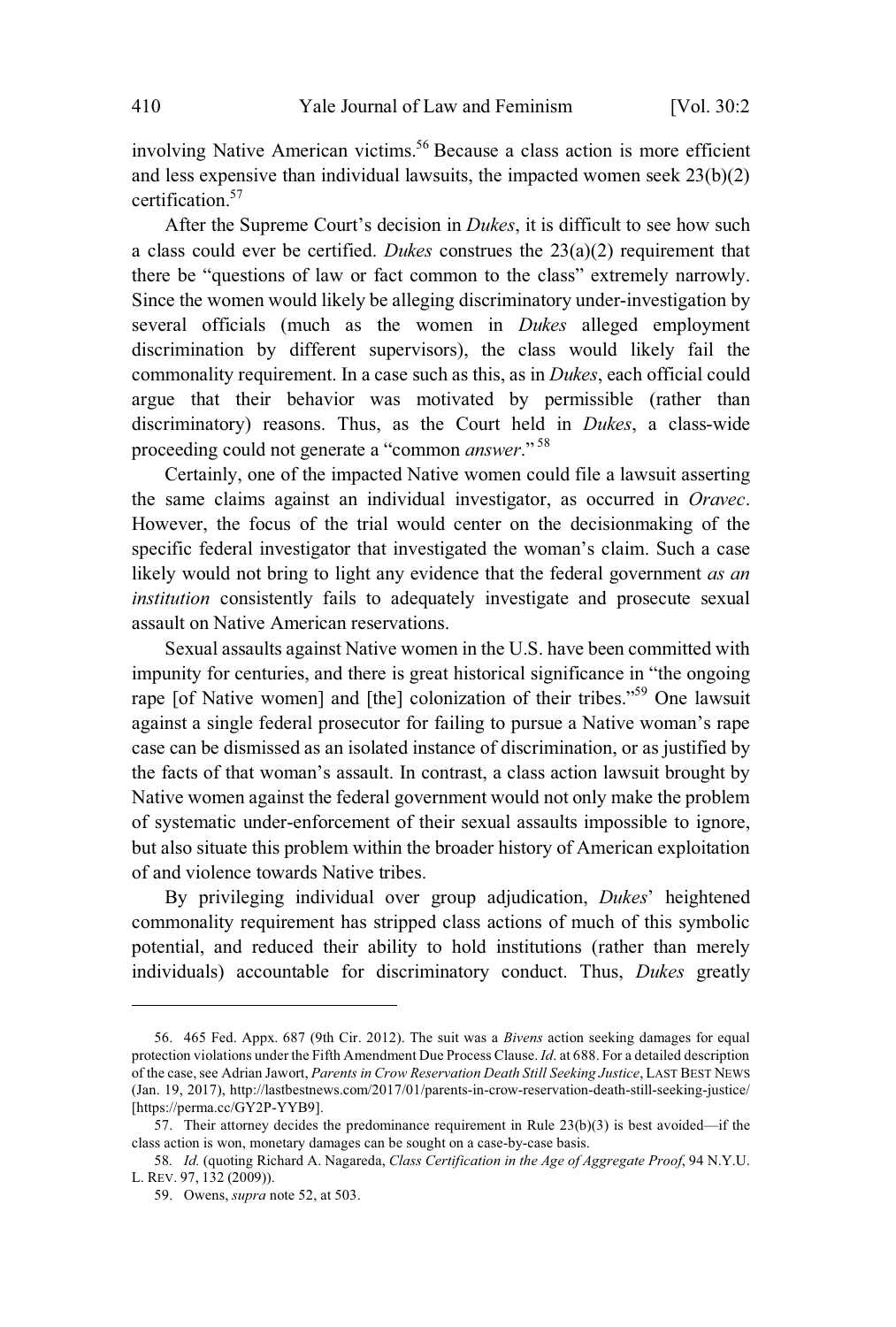abridged one mechanism through which marginalized groups could assert their rights, limiting the degree to which collective storytelling can challenge the "normal," "objective," "individualistic" focus of adjudication.

## III. MOVING FORWARD: OPTIONS FOR COLLECTIVE ADJUDICATION POST-*DUKES*

Commentators are split on the real-world impact of *Dukes*. On the one hand, Title VII "pattern or practice claims" like that brought in *Dukes* can still be brought by the Equal Employment Opportunity Commission, which is exempt from class action certification requirements.<sup>60</sup> Moreover, class actions the size of *Dukes* are extremely rare.<sup>61</sup> On the other hand, the plaintiffs' theory of liability in *Dukes*is fairly common, raising concerns that judges may use *Dukes*to require "a stronger causal connection between an employer's discretionary decisionmaking policy and a disparity or adverse employment action," making it more difficult for employees relying on this theory to act collectively.<sup>62</sup>

While *Dukes* would seem to make it quite difficult to seek redress based on the discretionary actions of multiple individuals within an organization,  $63$  not all hope is lost. For one, some courts have read the case fairly narrowly. Approximately 2,000 plaintiffs alleging gender discrimination in pay and promotions at Goldman Sachs were recently awarded partial class certification.<sup>64</sup> District Judge Analisa Torres distinguished *Dukes* because that case lacked a "common  $\dots$  evaluation procedure" used to discriminate against the plaintiffs,  $65$ whereas the Goldman Sachs plaintiffs were all subject to common "360 review," "quartiling," and "cross-ruffing" evaluation processes.<sup>66</sup>

Moreover, multiple plaintiffs remain able to hold institutions accountable, though to a lesser degree. In the #MeToo context, three women have filed a class action suit on behalf of themselves and others similarly situated against Harvey

<sup>60</sup>*. See e.g.*, Tippett, *supra* note 28, at 443 (explaining that Title VII "pattern or practice claims" like that brought in *Dukes* can still be brought by the Equal Employment Opportunity Commission, which is exempt from class action certification requirements). *But see* Malveaux, *supra* note 17, at 37 (noting that "government agencies—burdened by budgetary and political constraints—often cannot fill the gap left by the lack of private enforcement").

<sup>61.</sup> Malveaux, *supra* note 17, at 44.

<sup>62</sup>*. Id.* at 44-45.

<sup>63</sup>*. See supra* Parts I & II.

<sup>64.</sup> Chen-Oster et al. v. Goldman Sachs & Co. et al., No. 10 Civ. 6950 (S.D.N.Y. Mar. 30, 2018), available at http://goldmangendercase.com/wp-content/uploads/2018/03/Dkt\_578-OPINION-AND-ORD ER.pdf [https://perma.cc/TWG2-5WP9]; *see also* Jonathan Stempel, *U.S. Judge Certifies Goldman Sachs Gender Bias Class Action,* REUTERS (Mar. 30, 2018), https://www.reuters.com/article/us-goldman-sachsbias-lawsuit/u-s-judge-certifies-goldman-sachs-gender-bias-class-action-idUSKBN1H61SN [https://per ma.cc/WEN8-VKNE].

<sup>65</sup>*. Chen-Oster*, No. 10 Civ. 6950 at 26.

<sup>66</sup>*. Id.* at 27.